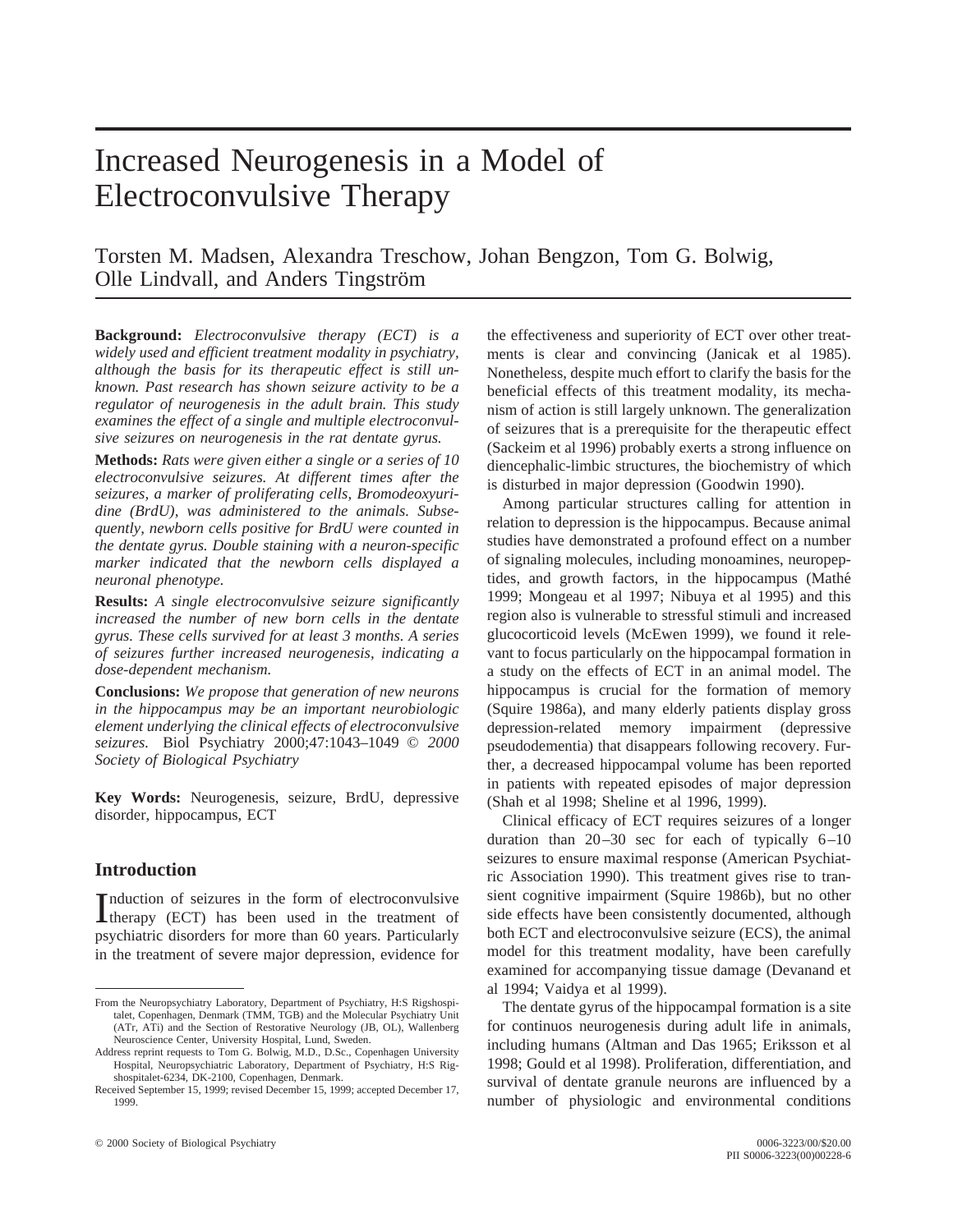(Kempermann et al 1997b; van Praag et al 1999). In rodents, brain insults such as global ischaemia (Liu et al 1998) and experimentally induced seizures markedly increase hippocampal neurogenesis, although primarily following extended periods of seizure or in association with neuronal damage (Bengzon et al 1997; Parent et al 1998).

In our study, we have analyzed neurogenesis in the dentate gyrus of rats following ECS. The objectives were first to explore the possibility that a single ECS triggers neurogenesis and, if so, whether repeated ECS would further increase cell proliferation. Second, we hoped to determine whether the newly formed neurons were short lived or exhibited long-term survival. Finally, we hoped to determine if ECS leads to neuronal death by an apoptotic mechanism as previously reported for kindling-evoked seizures (Bengzon et al 1997). To assess cell proliferation, we used the thymidine analogue, bromodeoxyuridine (BrdU), which is incorporated into DNA in dividing cells in the S-phase and can be detected by immunohistochemistry. Neurons were identified by the presence of the neuron-specific marker NeuN. Apoptosis was detected by enzymatic labeling of cleaved DNA fragments in the apoptotic cells.

# **Methods and Materials**

#### *Animals and Design of Study*

We used adult male Wistar rats (Møllegaard Breeding Center, Ll. Skensved, Denmark), which weighed between 250 and 400 g at the beginning of the study. The animals were housed three per cage and were allowed free access to ordinary lab chow and water.

The time course of maximal proliferation was assessed by two injections of BrdU with a 12-hour intervals, starting at different time points  $(0, 3, 5, 7,$  and 9 days) after ECS  $(n = 5$  per time point). Rats survived 48 hours after the last injection of BrdU. As maximal cell proliferation seemed to occur on days 3 and 5 after the ECS, BrdU was administered from day 3 to day 6 in the single ECS experiment. Each rat received six injections of BrdU at 12-hour intervals, starting 72 hours after the administration of a single ECS or sham treatment. The animals were then allowed to survive for 1 or 3 months ( $n = 5$  in each group). For the repeated ECS experiment, four groups ( $n = 7$  in each) were used. Starting on day 1, the animals received either one ECS, 10 ECSs (one daily for 10 days), five ECSs (on days 1, 3, 5, 7, and 9), or 10 sham treatments (one daily for 10 days). BrdU was administered twice daily from day 1 to day 21 of the experiment (a total of 42 injections). The animals were allowed to survive for 14 days after the last injection of BrdU.

In a separate experiment to detect apoptotic cells, rats were administered either one or a series of 10 ECSs (one daily) or given corresponding sham treatments. Animals were analyzed 2 and 4 hours after the last ECS ( $n = 5$  in each of the groups).

### *Administration of Electroconvulsive Seizures*

Electroconvulsive seizures were delivered through earbar electrodes (50 mA, 0.5 sec, 50 Hz unidirectional square wave pulses) and consistently resulted in a period of tonic-clonic seizure activity of less than 1 min. Sham-treated rats were handled identically to the ECS treated animals except that no current was passed.

#### *Administration of Bromodeoxyuridine*

Bromodeoxyuridine was dissolved in potassium phosphate buffered saline (KPBS) in all experiments and was administered intraperitoneally in a dose of 37.5 mg/kg per injection.

#### *Detection of Neurogenesis*

Animals were anaesthetized with Equithesin (SAD, Copenhagen, 3.3 mL/kg intraperitoneally) and transcardially perfused with heparinized saline for 2 min., followed by 4% paraformaldehyde for 13 min. The brains were removed from the skull and allowed to postfix in the fixative overnight. Before sectioning on a freezing microtome, the brains were transferred to 20% sucrose in phosphate buffered saline (KPBS) until they sunk. The brains were cut in the frontal plane through the hippocampus in  $40$ - $\mu$ –thick sections.

Sections were washed three times in KPBS and then exposed to 1M HCl at 65°C for 30 min. After three washes in KPBS 0.25% Triton X-100, the sections were incubated in blocking buffer (KPBS  $+ 0.25\%$  Triton X-100 [KPBS-T]  $+ 5\%$  normal donkey serum (Harlan Sera-lab, Belton,  $UK$ ) + 5% normal horse serum [Sigma, St. Louis]) for 1 hour at room temperature. The sections were then exposed to the primary antibody solution (blocking buffer 1 1% rat-anti-BrdU (Harlan Sera-lab, MAS 250p) + 1% mouse anti-NeuN (MAB377, Chemicon, Temecula, CA) for 36 hours at 4°C and slow shaking. Then, after two washes with KPBS-T, sections were again blocked with two washes with KPBS-T + 2% normal donkey serum (Harlan Sera-lab)  $+$  2% normal horse serum. Then sections were incubated in the same blocking buffer with the secondary antibodies (0.5% Cy-3 donkey-anti rat IgG [Jackson 712-165- 153, Jackson ImmunoResearch, West Grove, PA] and 0.5% biotin horse-anti-mouse IgG [Vector BA–2001, Vector Laboratories, Burlingame, CA]) for 2 hours in the dark. Finally, before three washes in KPBS, the sections were incubated with KPBS-T and 0.4% of flourescine avidin D (Vector A 2001) for 2 hours. After drying and mounting in polyvinyl alcohol-1-4-diazabicyclo-[2,2,2]-octane mounting medium, sections were analyzed by fluorescence or confocal microscopy.

#### *Detection of Apoptosis*

Rats were rapidly decapitated, the brains removed and frozen in powdered dry ice. The brains were kept at  $-80^\circ$  until sectioning on a cryostat. To visualize apoptotic cells, the Oncor Apoptag kit (Oncor cat #S7110) was used according to the manufacturers specifications.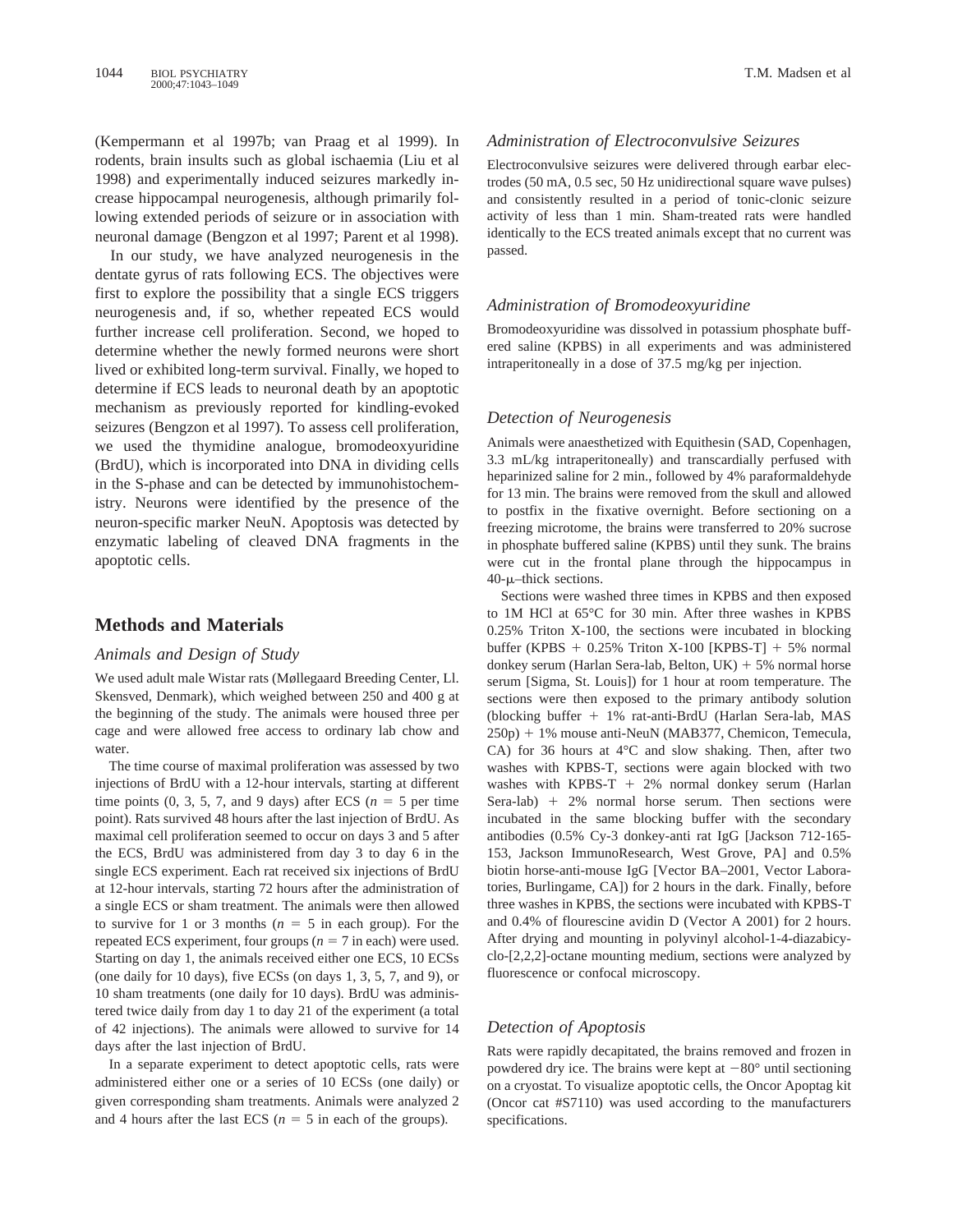

Figure 1. A single electroconvulsive seizure (ECS) stimulates cell proliferation. Double immunofluoroscence images showing a rat dentate gyrus from **(top)** a sham-treated animal and **(bottom)** an ECS treated-animal. Bromodeoxyuridine (BrdU) was injected six times with 12-hour intervals, starting 72 hours after ECS. Animals survived 1 month after the ECS treatment. Red cells are positive for the mitotic marker BrdU, and green cells are positive for the neuronal marker NeuN. Scale bar, 50  $\mu$ m.



Figure 2. Survival of newborn cells. Quantification of the number of newly formed cells per  $40$ - $\mu$ m section of rat dentate gyrus 1 month **(left)** or 3 months **(right)** after treatment with a single electroconvulsive seizure (ECS). Cells in the granular and hilar regions were counted. A single ECS significantly increased the number of bromodeoxyuridine-labeled cells compared with sham treatment (\*\*\*Significance,  $p < .0001$ ; Bonferroni/Dunn correction. Error bars, SEM). No significant difference in the number of bromodeoxyuridine (BrdU)-labeled cells was observed between the 1-month survival and the 3-month survival animals.



Figure 3. Newborn cells are mainly neurons. Confocal image documenting the neuronal phenotype of proliferating cells in the dentate gyrus. In the medial portion of the dentate gyrus from a rat 3 months after a single electroconvulsive seizure **(top),** red (bromodeoxyuridine [BrdU] positive) cells are clearly visible. To assess colocalization of BrdU and the neuronal marker NeuN (green), a cutoff level for both colors (white box, **center**) was chosen. **Bottom:** Cells with intensities above the cutoff level in both channels appear white. This documents the neuronal phenotype of the newborn cells. For comparison, arrows in the bottom panel point to BrdU-labeled cells that are not positive for NeuN. Scale bar,  $20 \mu m$ .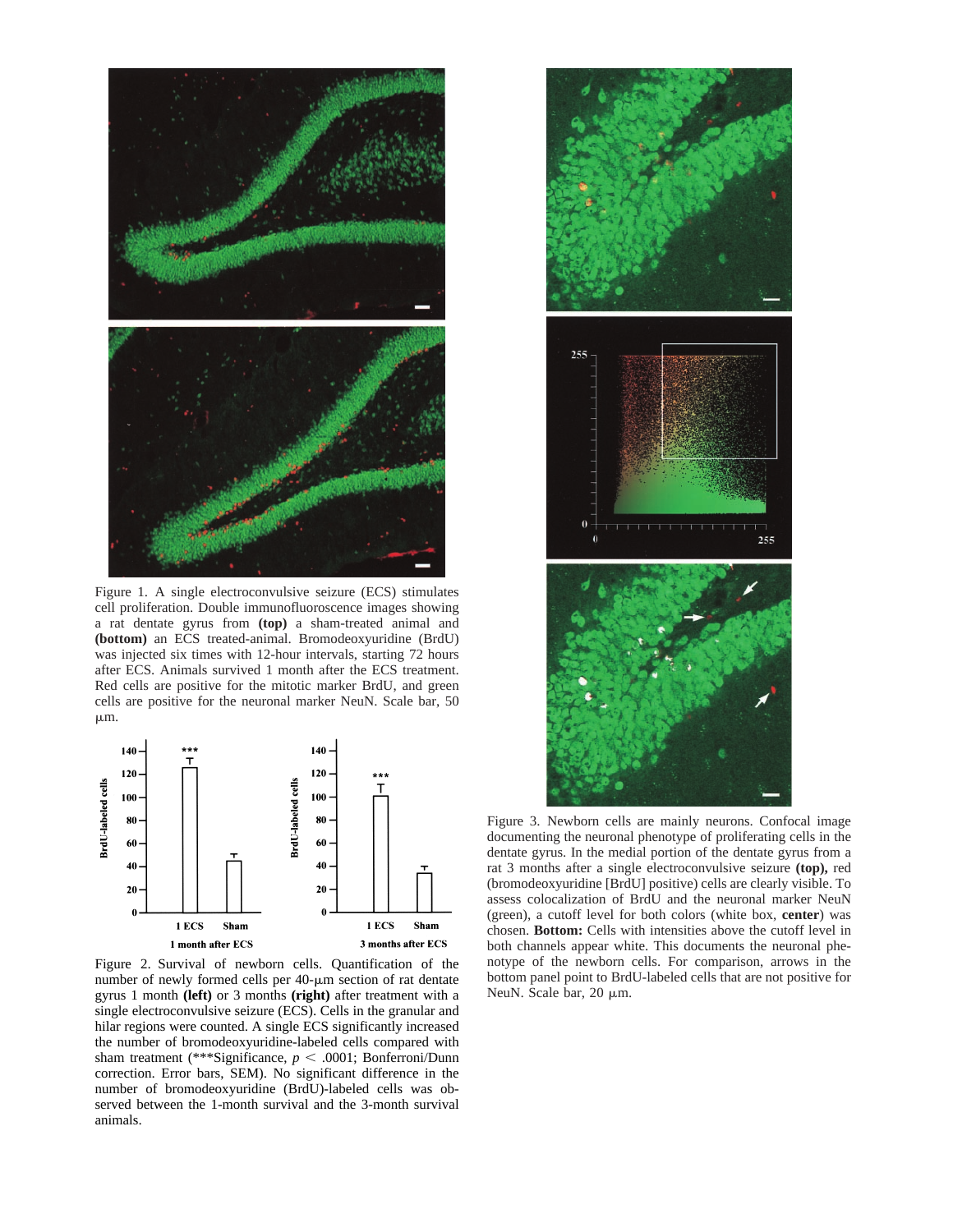# *Quantification of Cell Proliferation*

Sections through the dorsal hippocampus  $(-3.3 \text{ mm to } -4.5$ mm, relative to bregma; Paxinos and Watson 1986) were analyzed by observers blind to the treatment. For the single ECS experiments, all BrdU-labeled cells in the dentate gyrus including the hilus were counted. In the multiple seizure experiment, only labeled cells in the subgranular zone (SGZ) were counted. Cells lying within two cell diameters of the granule cell and hilar border were included in the SGZ count. Counting was performed using a fluorescent microscope with 40x objective. Four to six sections per animal were counted, and the counts were averaged and expressed as means per dentate gyrus or SGZ, respectively.

Confocal microscopy was performed on double-labeled sections. Z-series of sections fron the medial tip of the dentate gyrus were collected. The digitally acquired sections were of a thickness of approximately 1  $\mu$ m, and about 20 sections were obtained by the digital sectioning. Subsequently, BrdU positive cells were analysed for the colocalisaation of NeuN immunoreactivity.

## **Results**

## *Proliferation and Survival of Newly Generated Cells after a Single ECS*

Cell proliferation was analyzed in the hippocampal formation. In unstimulated animals, BrdU-labeled cells were seen along the inner border of the dentate granular cell layer indicating an ongoing, basal-cell proliferation, in agreement with previous findings by other researchers (Gould et al 1999; Kempermann et al 1997a).

A single ECS increased the rate of cell proliferation in the dentate gyrus. The period of maximal cell proliferation was determined by administering BrdU at different time points after a single ECS. In the first 12 hours after an ECS, the rate of proliferation was still at baseline levels. By day 3 after the ECS, the number of BrdU-labeled cells had more than doubled, stayed elevated at 5 days but returned to control levels by day 7 (data not shown).

To examine the long-term survival of the newly formed cells, BrdU was administered within the period of maximum proliferation. One month after the administration of a single ECS, a threefold increase in the number of BrdU-labeled cells was observed (Figure 1). These cells were predominantly located in the subgranular zone on the hilar border of the dentate gyrus and often with a higher density toward the medial tip of the dentate gyrus. A survival period of 3 months yielded similar results (Figure 2), and the number of BrdU-labeled cells was not different from that in the 1-month group, indicating that the newborn cells survive for at least 3 months.

## *Detection of Apoptosis after ECS*

As previous reports on seizures and cell proliferation have described accompanying neuronal apoptosis (Bengzon et al 1997), we examined sections from brains treated with either a single or repeated ECS for the presence of apoptotic cells. On the basis on previous kindling studies (Bengzon et al 1997), we analyzed dentate gyri from rats 2 and 4 hours after a single or the last of 10 ECSs and sham-treated control rats. In the control group, an average of 0.514 ( $\pm$  0.057; SEM) apoptotic nuclei were found in each  $12$ - $\mu$ m section of the dentate gyrus; and 4 hours after a single ECS an average of  $0.69 \ (\pm 0.16; \text{SEM})$  was found. These figures did not differ significantly between any of the groups examined, and thus no increase in apoptotic cells was observed after the ECS treatment.

# *Neuronal Phenotype of Newly Generated Cells after ECS*

To assess the phenotype of the newborn cells, sections from the 3-month survival group were analyzed by confocal microscopy. More than 90% of the examined population of newly formed cells in the dentate gyrus were immunopositive for both the BrdU antibody and the neuronal marker NeuN (Wolf et al 1996; Figure 3), indicating a neuronal phenotype. BrdU/NeuN doublelabeled cells were located at the hilar border of the granule cell layer, whereas the few BrdU-positive/NeuN negative cells were located in the molecular layer of the dentate gyrus and in the hippocampus proper.

#### *Cell Proliferation after Repeated ECS*

The effect of repeated ECSs was examined in four groups of animals that received ECS either once, five times (every second day for 10 days), or 10 times (once daily). Control rats were given 10 sham treatments. To cover the period of cell proliferation, an injection regimen was chosen that started the day of the first ECS and continued with BrdU injections 12 hours apart for a period of 21 days. Animals subjected to 10 ECSs had significantly more labeled cells in the granular cell layer than did control animals. These labeled cells spanned the entire extent of the subgranular zone of the dentate gyrus (Figure 4). The magnitude of proliferation in the five ECS group was between those in the single and the 10 ECS groups. In contrast to the findings described above, we observed no significant difference between the single ECS and the sham groups in this experiment. This was probably attributable to the extended period of BrdU labeling compared with the relatively short interval of enhanced cell proliferation seen following a single ECS.

# **Discussion**

Our study demonstrates a significant increase in the number of newly generated hippocampal neurons in an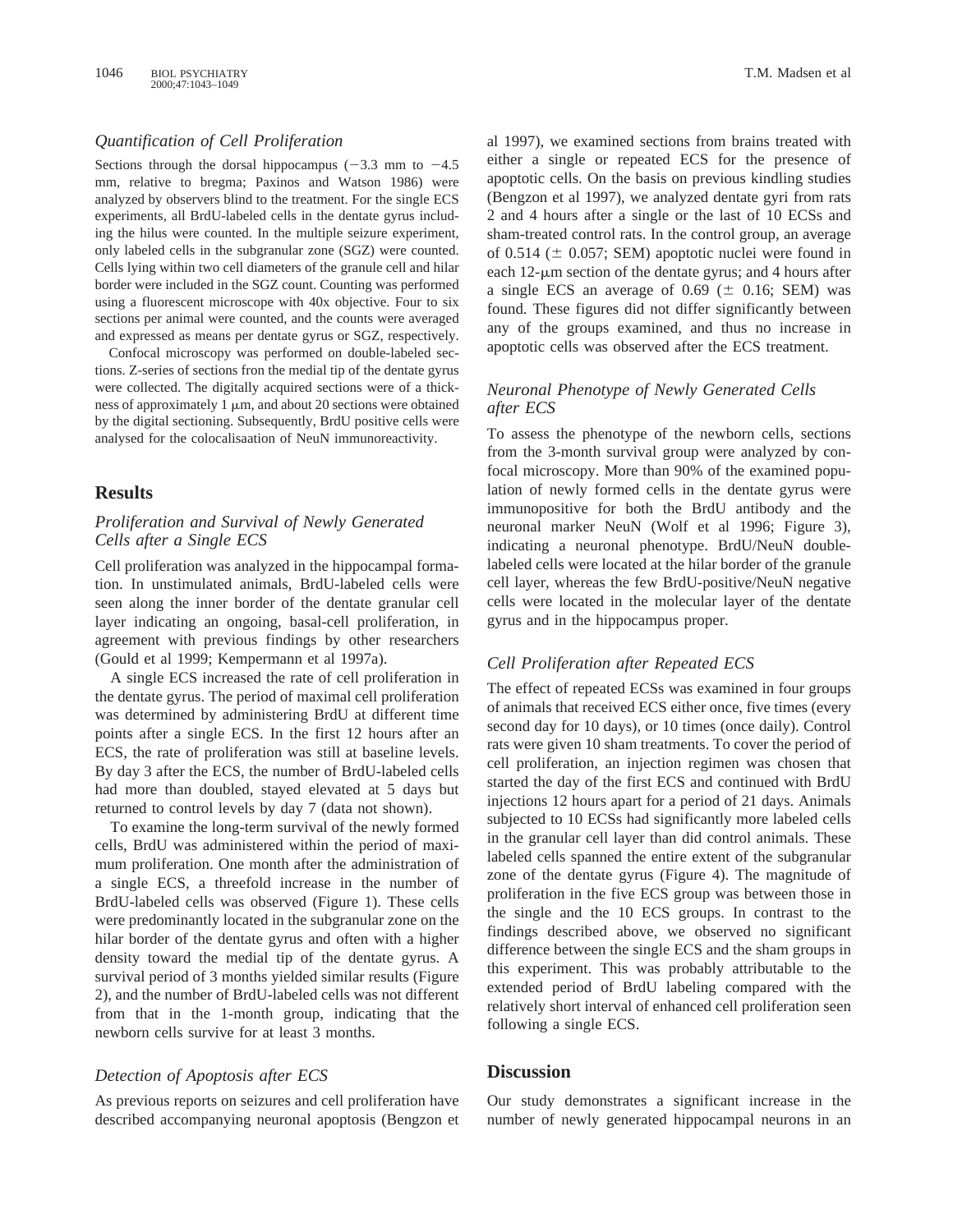

Figure 4. Increased cell proliferation with increased number of electroconvulsive seizures (ECSs). Rat dentate gyrus after 10 sham stimulations **(left)** and after 10 ECSs **(center).** An increase of bromodeoxyuridine (BrdU)-labeled cells is observed. The red fluorescent channel was inverted, making BrdU-labeled cells appear dark. Scale bar, 50  $\mu$ m. **Right:** Quantification of labeled cells in the dentate gyrus after repeated ECSs. The y axis is cell counts per subgranular zone of the dentate gyrus. The number of proliferating cells increases with the number of ECSs administered, and five and 10 ECS sessions produced significant increases in the number of BrdU-labeled cells (\*\*\**p*  $\lt$  .0001, \**p*  $\lt$  .005, compared with sham treatment; Bonferroni-Dunn correction. Error bars, SEM).

animal model of ECT. Maximal proliferation was observed at 3 to 5 days after the administration of a single ECS, in which the rate of proliferation had increased about threefold compared with control. The rate of cell proliferation correlated with the number of administered ECS. Newly generated neurons survived for at least 3 months. There was no evidence of increased apoptosis after single or multiple ECS.

Several groups have extended the original observation by Altman and Das (1965) that there is an ongoing neurogenesis in the adult hippocampus under physiologic conditions. Neurogenesis has been observed in a variety of species, including humans (Eriksson et al 1998; Gould et al 1998; Kempermann et al 1997b, 1998). In rodents, hundreds of new neurons are formed every day in the dentate gyrus (Gage et al 1998), and this number varies in response to different stimuli, including learning (Gould et al 1999), running (van Praag et al 1999), and changes in the environment (Kempermann et al 1997b). Recent evidence indicates that the newly formed neurons integrate functionally and show the same anatomical characteristics in the adult brain as do the older neurons (Markakis and Gage 1999).

Motor activity has been reported to be sufficient for inducing neurogenesis (van Praag et al 1999). This raises the possibility that the ictal motor activity is responsible for the effect observed here. We have previously shown, however, that seizure activity without motor convulsions can induce neurogenesis (Bengzon et al 1997). Furthermore, when ECS was given to animals under halothane anesthesia, thereby greatly reducing motor activity, a similar increase in BrdU-labeled cells was observed (Treschow et al, unpublished observations). These findings indicate that cerebral seizure activity per se is sufficient to induce neurogenesis. Other reports suggest that, under baseline conditions, newly generated neurons do not survive for very long in the adult brain and point to

increased survival rather than increased proliferation as the key regulatory factor of adult neurogenesis (Gould et al 1999; Kempermann et al 1997b). In our study, we observed no pycnotic BrdU-labeled nuclei at 48 hours, 1 month, or three months after ECS. We did not find a decline in the number of BrdU-labeled cells after 3 months after ECS compared with 2 months. Furthermore, increased apoptosis was not observed after either a single or 10 sessions of ECS. Nonetheless, at present, we cannot exclude the possibility that some of the neurons generated by ECS die during the 1st month after treatment.

A decrease in hippocampal volume has been reported in humans after recurrent episodes of major depression (Shah et al 1998; Sheline et al 1996, 1999) and in posttraumatic stress disorder (Bremner et al 1995). Further, dysregulation of the glucocorticoid system and increased glucocorticoid levels have been observed in depressive disorders (Young et al 1991). In animals, exposure to increased levels of glucocorticoids causes atrophy and damage in hippocampal subfields (McEwen 1999). Glucocorticoid exposure also suppresses the rate of neuronal proliferation in the dentate gyrus of rats and decreases the length and arborization of apical dendrites of CA3 neurons (Magariños et al 1999), thereby augmenting a degenerative process. Thus, a dynamic balance between the formation of new neurons and neuronal degeneration seems to exist in the adult hippocampal formation.

There is no conclusive evidence linking hippocampal dysfunction and depressive disorders; however, comparing our experimental data with the clinical observation of a reduced hippocampal volume in severe depression and the striking therapeutic effect of ECT, we hypothesize that a stress-induced shift of this balance toward degeneration and decreased neuronal proliferation may be decisive in the neurobiological chain of events leading to the clinical syndrome of major depression. ECT may reverse this imbalance through a stimulation of neuronal proliferation.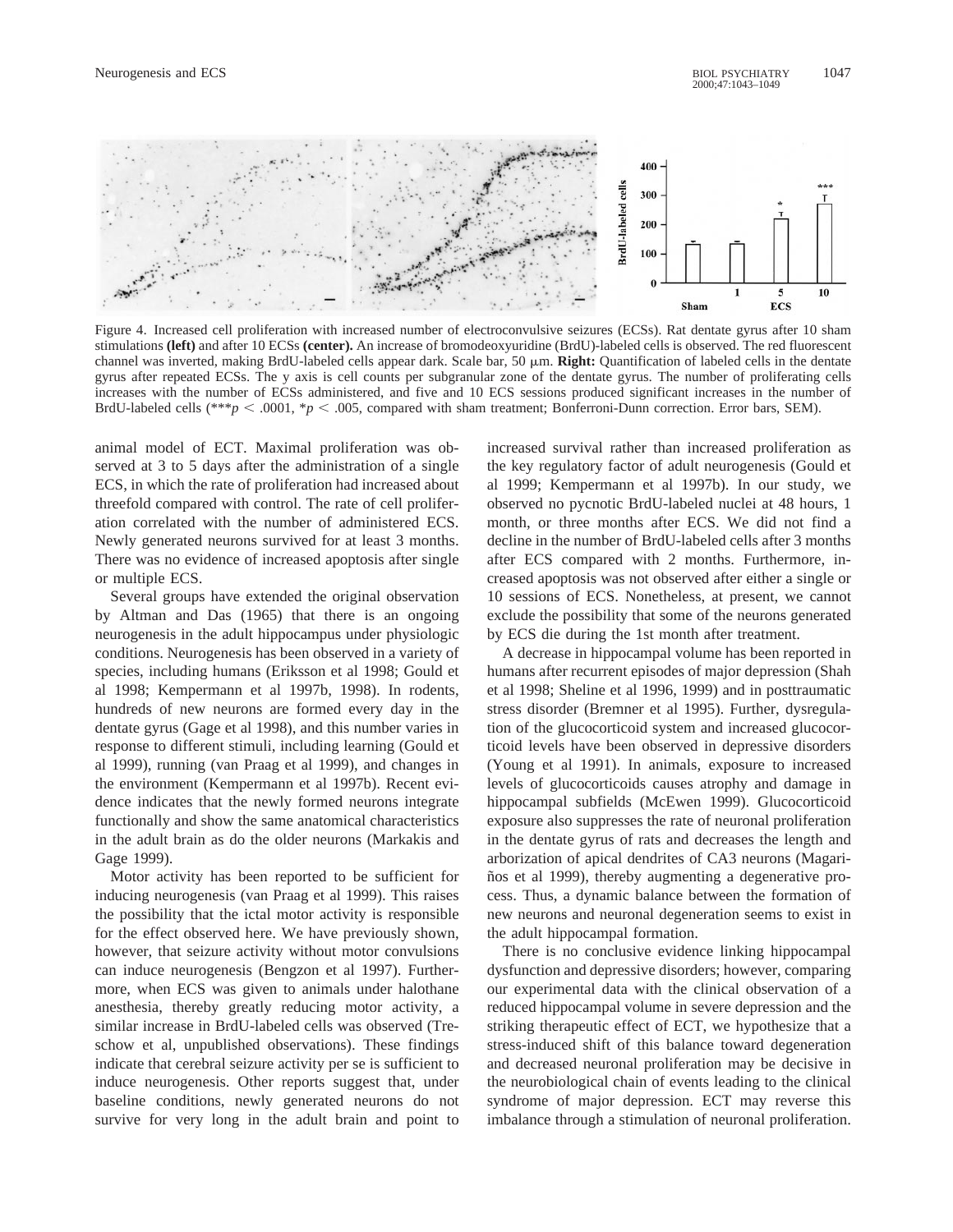The amnestic symptoms accompanying ECT do not argue against this suggested hypothesis because they are transient and reversible (Squire 1986b). Furthermore, the memory disturbance of the untreated, depressed patient is a diminished acquisition of new information, whereas ECT causes a transient disruption of the retention of new information with unchanged or even increased acquisition. Once the series of ECT is completed, the capacity for new learning and retention, which depends on an intact hippocampal function, recovers in about 72 days (Weeks et al 1980). The long-term effect of ECT in depression is, therefore, not compromised by the reversible treatmentinduced memory disruption.

The reports of decreased hippocampal volume and possible concomitant atrophy in major depression, combined with the demonstration of increased neurogenesis in a treatment model for this disorder, add a new dimension to the conceptualization concerning the working action of ECT. The antidepressant effect of ECT may depend, at least partly, on the stimulation of cellular and synaptic plasticity in the hippocampal formation. Consistent with this idea, we previously discovered a sustained increase in the neuronal cell adhesion molecule (N-CAM), which is involved in synaptogenesis, following a series of ECS in rats treated under comparable experimental conditions (Jorgensen and Bolwig 1979). The results reported here suggest that new neural circuits are not only formed between preexisting neurons, but may also involve a large number of newborn neurons.

Further studies should clarify the possible role of the hippocampal function in the development of depressive disorders, especially with regard to the cognitive deficits found in depression.

This study was supported by the Danish and Swedish MRCs, the Theodore and Vada Stanley Foundation, the Ivan Nielsen Foundation, the Segerfalk Foundation, the Crafoord Foundation, the Zoega Foundation, the Wiberg Foundation, and the Kock Foundation. The authors thank Birgit H. Hansen for technical assistance.

# **References**

- Altman J, Das GD (1965): Autoradiographic and histological evidence of postnatal hippocampal neurogenesis in rats. *J Comp Neurol* 124:319–335.
- American Psychiatric Association TFoET (1990): *The Practice of Electroconvulsive Therapy: Recommendations for Treatment, Training, and Privileging.* Washington, DC: American Psychiatric Association.
- Bengzon J, Kokaia Z, Elmer E, et al (1997): Apoptosis and proliferation of dentate gyrus neurons after single and intermittent limbic seizures. *Proc Natl Acad Sci U S A* 94:10432– 10437.
- Bremner JD, Randall P, Scott TM, et al (1995): MRI-based

measurement of hippocampal volume in patients with combat-related posttraumatic stress disorder. *Am J Psychiatry* 152:973–981.

- Devanand DP, Dwork AJ, Hutchinson ER, et al (1994): Does ECT alter brain structure? *Am J Psychiatry* 151:957–970.
- Eriksson PS, Perfilieva E, Bjork-Eriksson T, et al (1998): Neurogenesis in the adult human hippocampus. *Nat Med* 4:1313–1317.
- Gage FH, Kempermann G, Palmer TD, et al (1998): Multipotent progenitor cells in the adult dentate gyrus. *J Neurobiol* 36:249–266.
- Goodwin FK, Jamison KR (1990): *Manic-Depressive Illness.* New York: Oxford University Press.
- Gould E, Beylin A, Tanapat P, et al (1999): Learning enhances adult neurogenesis in the hippocampal formation. *Nat Neurosci* 2:260–265.
- Gould E, Tanapat P, McEwen BS, et al (1998): Proliferation of granule cell precursors in the dentate gyrus of adult monkeys is diminished by stress. *Proc Natl Acad Sci U S A* 95:3168-3171.
- Janicak PG, Davis JM, Gibbons RD, et al (1985): Efficacy of ECT: A meta-analysis. *Am J Psychiatry* 142:297–302.
- Jorgensen OS, Bolwig TG (1979): Synaptic proteins after electroconvulsive stimulation. *Science* 205:705–707.
- Kempermann G, Kuhn HG, Gage FH (1997a): Genetic influence on neurogenesis in the dentate gyrus of adult mice. *Proc Natl Acad SciUSA* 94:10409–10414.
- Kempermann G, Kuhn HG, Gage FH (1997b): More hippocampal neurons in adult mice living in an enriched environment. *Nature* 386:493–495.
- Kempermann G, Kuhn HG, Gage FH (1998): Experienceinduced neurogenesis in the senescent dentate gyrus. *J Neurosci* 18:3206–3212.
- Liu J, Solway K, Messing RO, Sharp FR (1998): Increased neurogenesis in the dentate gyrus after transient global ischemia in gerbils. *J Neurosci* 18:7768–7778.
- Magariños AM, Deslandes A, McEwen BS (1999): Effects of antidepressants and benzodiazepine treatments on the dendritic structure of CA3 pyramidal neurons after chronic stress. *Eur J Pharmacol* 371:113–122.
- Markakis EA, Gage FH (1999): Adult-generated neurons in the dentate gyrus send axonal projections to field CA3 and are surrounded by synaptic vesicles. *J Comp Neurol* 406:449–460.
- Mathé AA (1999): Neuropeptides and electroconvulsive treatment. *J Electroconvuls Ther* 15:60–75.
- McEwen BS (1999): Stress and hippocampal plasticity. *Annu Rev Neurosci* 22:105–122.
- Mongeau R, Blier P, de Montigny C (1997): The serotonergic and noradrenergic systems of the hippocampus: Their interactions and the effects of antidepressant treatments. *Brain Res Rev* 23:145–195.
- Nibuya M, Morinobu S, Duman RS (1995): Regulation of BDNF and trkB mRNA in rat brain by chronic electroconvulsive seizure and antidepressant drug treatments. *J Neurosci* 15: 7539–7547.
- Parent JM, Janumpalli S, McNamara JO, Lowenstein DH (1998): Increased dentate granule cell neurogenesis following amygdala kindling in the adult rat. *Neurosci Lett* 247:9–12.
- Paxinos G, Watson C (1986): *The Rat Brain in Stereotactic Coordinates.* Sydney: Academic Press Australia.